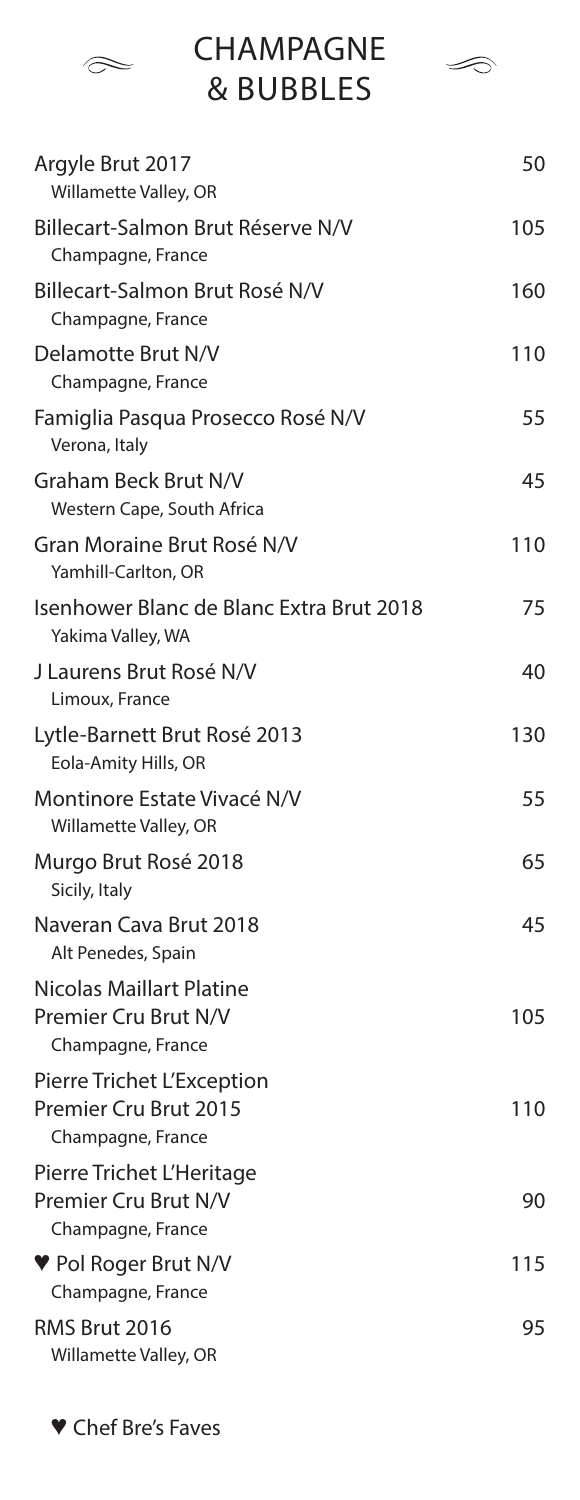$\approx$  WHITE WINES  $\approx$ 

| <u>ALBARIÑO</u>                                                 |     |
|-----------------------------------------------------------------|-----|
| Abacela 2020<br>Umpqua Valley, OR                               | 35  |
| Michael Florentino 2017<br>Yakima Valley, WA                    | 40  |
| Simpatico Cellars The Fanatic 2019<br>Yakima Valley, WA         | 45  |
| <u>ALIGOTÉ</u>                                                  |     |
| ♥ Boyer-Martenot 2018<br>Meursault, France                      | 55  |
| <b>ARNEIS</b>                                                   |     |
| <b>Bruno Giacosa 2020</b><br>Piemonte, Italy                    | 55  |
| <b>ASSYRTIKO</b>                                                |     |
| Lyrarakis Vóila 2021<br>Crete, Greece                           | 50  |
| <b>BIANCHELLO</b>                                               |     |
| Santi Giacomo e Filippo La Fogliola 2018<br>Marche, Italy       | 40  |
| CHARDONNAY                                                      |     |
| Baer Shard 2019<br>Columbia Valley, WA                          | 50  |
| Brick House Cascadia Ribbon Ridge 2019<br>Willamette Valley, OR | 80  |
| Capensis Silene 2017<br>Stellenbosch, South Africa              | 65  |
| Diatom Bar-M 2018<br>Santa Barbara, CA                          | 75  |
| Domaine Fabien Coche 2018<br>Meursault, France                  | 60  |
| Domaine Serene Evanstad Reserve 2018<br>Dundee Hills, OR        | 110 |
| Domaine Vocoret et Fils 2018<br>Chablis, France                 | 70  |
| Failla 2016                                                     | 90  |
| Sonoma Coast, CA                                                |     |
| Flowers 2018<br>Sonoma Coast, CA                                | 110 |
| Forgeron 2018<br>Columbia Valley, WA                            | 45  |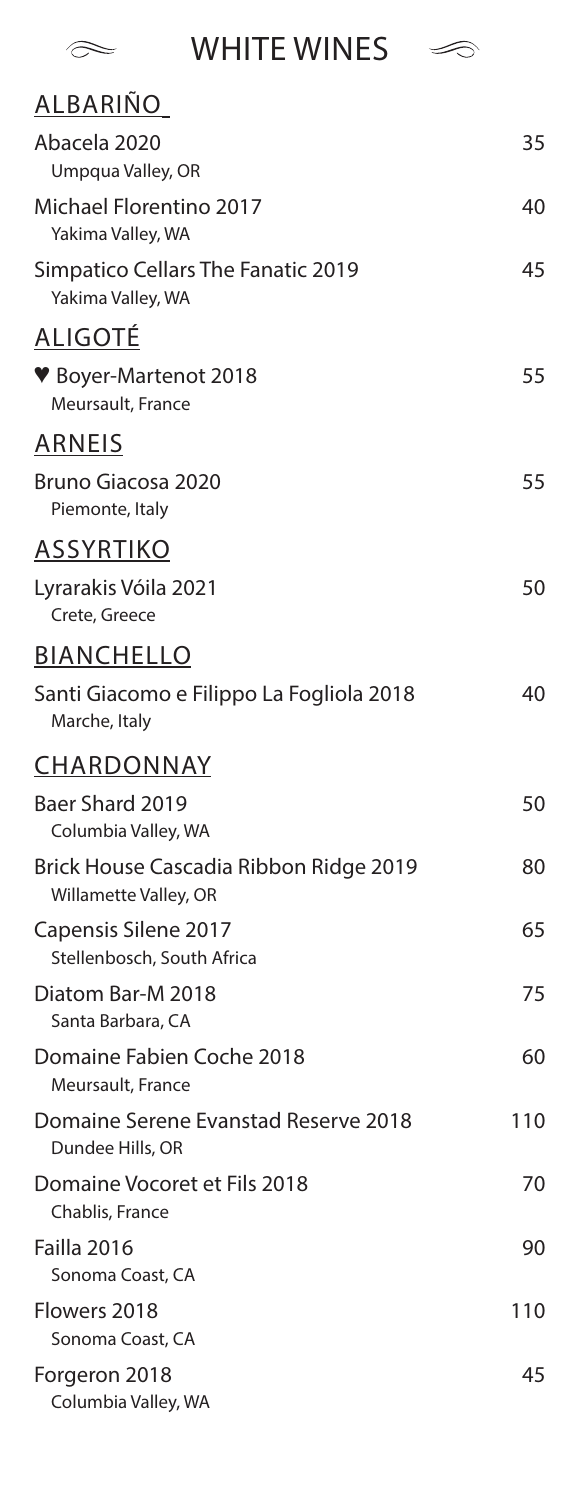| <b>CHARDONNAY</b> (Continued)                                                              |     |
|--------------------------------------------------------------------------------------------|-----|
| Isole e Olena IGT 2017<br>Tuscany, Italy                                                   | 90  |
| Kistler Les Noisetiers 2019<br>Sonoma Coast, CA                                            | 105 |
| LIOCO Estero 2018<br>Russian River Valley, CA                                              | 85  |
| Milbrandt Evergreen 2018<br>Ancient Lakes, WA                                              | 35  |
| <b>Valdemar Estates 2019</b><br>Walla Walla, WA                                            | 95  |
| <b>CHENIN BLANC</b>                                                                        |     |
| Athlètes du Vin 2019<br>Loire Valley, France                                               | 45  |
| L'Ecole 41 Old Vines 2021<br>Yakima Valley, WA                                             | 40  |
| Orr Old Vine 2019<br>Columbia Valley, WA                                                   | 55  |
| Terra d'Oro 2019<br>Clarksburg, CA                                                         | 35  |
| <b>CLAIRETTE BLANCHE</b>                                                                   |     |
| Château de Montfaucon<br><b>Comtesse Madeleine Lirac Blanc 2019</b><br>Rhône Valley France | 50  |
| DAFNI                                                                                      |     |
| Lyrarakis Psarades 2020<br>Crete, Greece                                                   | 50  |
| GARGANEGA                                                                                  |     |
| Pieropan La Roccca Soave 2017<br>Veneto, Italy                                             | 70  |
| GEWÜRZTRAMINER                                                                             |     |
| Halleck Vineyard Calandrelli 2019<br>Russian River Valley, CA                              | 90  |
| Trimbach 2017<br>Alsace, France                                                            | 60  |
| <b>GRENACHE BLANC &amp; BLENDS</b>                                                         |     |
| Bonny Doon Le Cigare Blanc 2019<br>Central Coast, CA                                       | 40  |
| Gorman Luanne 2020<br>Yakima Valley, WA                                                    | 45  |
| Kerloo Blue Mountain 2021<br>Walla Walla Valley, WA                                        | 50  |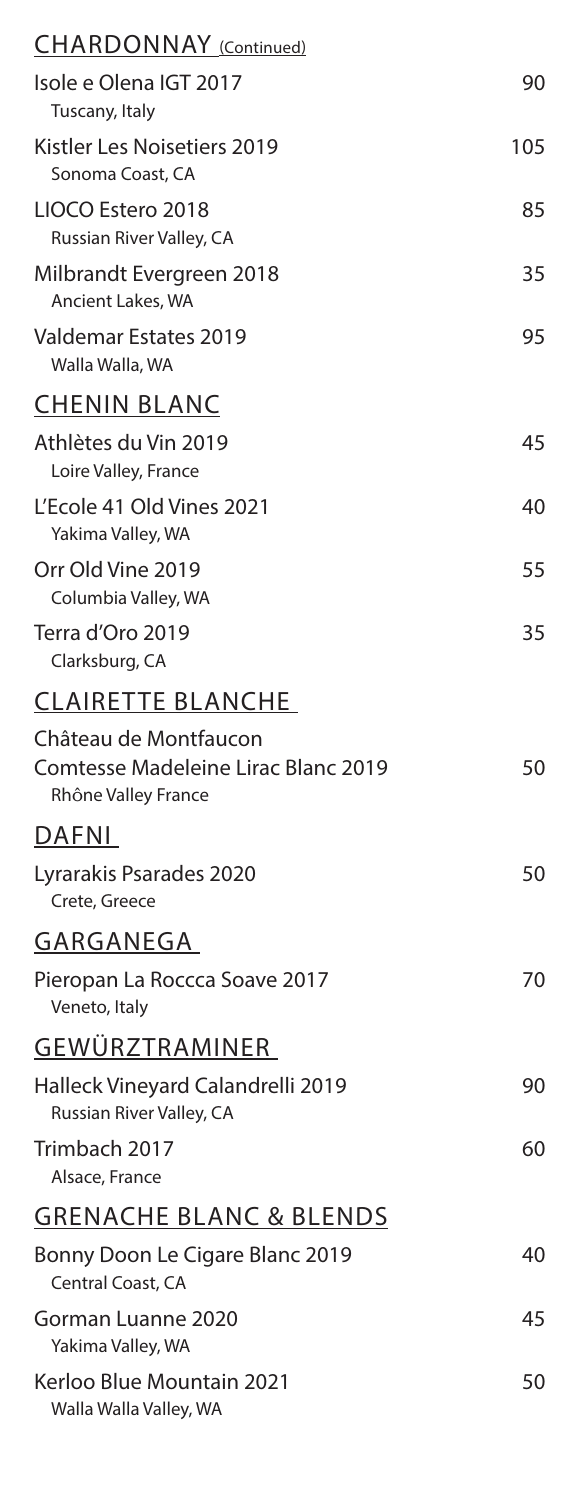## GRENACHE BLANC & BLENDS

| (Continued)                                                |     |
|------------------------------------------------------------|-----|
| Tranche Pape Blanc 2018<br>Walla Walla Valley, WA          | 50  |
| Two Vintners 2020<br>Yakima Valley, WA                     | 55  |
| <b>GRÜNER VELTLINER</b>                                    |     |
| Illahe 2020<br>Willamette Valley, OR                       | 40  |
| Laurenz V. Friendly 2016<br>Kamptal, Austria               | 45  |
| <b>HONDARRABI ZURI</b>                                     |     |
| Gaintza Txakolina<br>Txakolina, Spain                      | 40  |
| LOUREIRO                                                   |     |
| Portal da Calçada 2020<br>Vinho Verde, Portugal            | 30  |
| <b>MARSANNE &amp; BLENDS</b>                               |     |
| Idiot's Grace 2017<br>Columbia Gorge, OR                   | 50  |
| Reynvaan Queen's Road White 2018<br>Walla Walla Valley, WA | 125 |
| <b>PICPOUL</b>                                             |     |
| Bonny Doon 2020<br>Arroyo Seco, CA                         | 35  |
| Domaine Haut Bridau 2019<br>Languedoc, France              | 30  |
| PINOT BLANC                                                |     |
| <b>Eyrie 2020</b><br>Dundee, OR                            | 60  |
| Richard Böcking 2017<br>Mosel, Germany                     | 35  |
| PINOT GRIGIO/GRIS                                          |     |
| Alexana Terroir Series 2019<br>Willamette Valley, OR       | 50  |
| Cantina Zaccagnini 2020<br>Abruzzo, Italy                  | 40  |
| <b>Foris 2020</b><br>Rogue Valley, OR                      | 35  |
| King Estate Domaine 2019<br>Willamette Valley, OR          | 55  |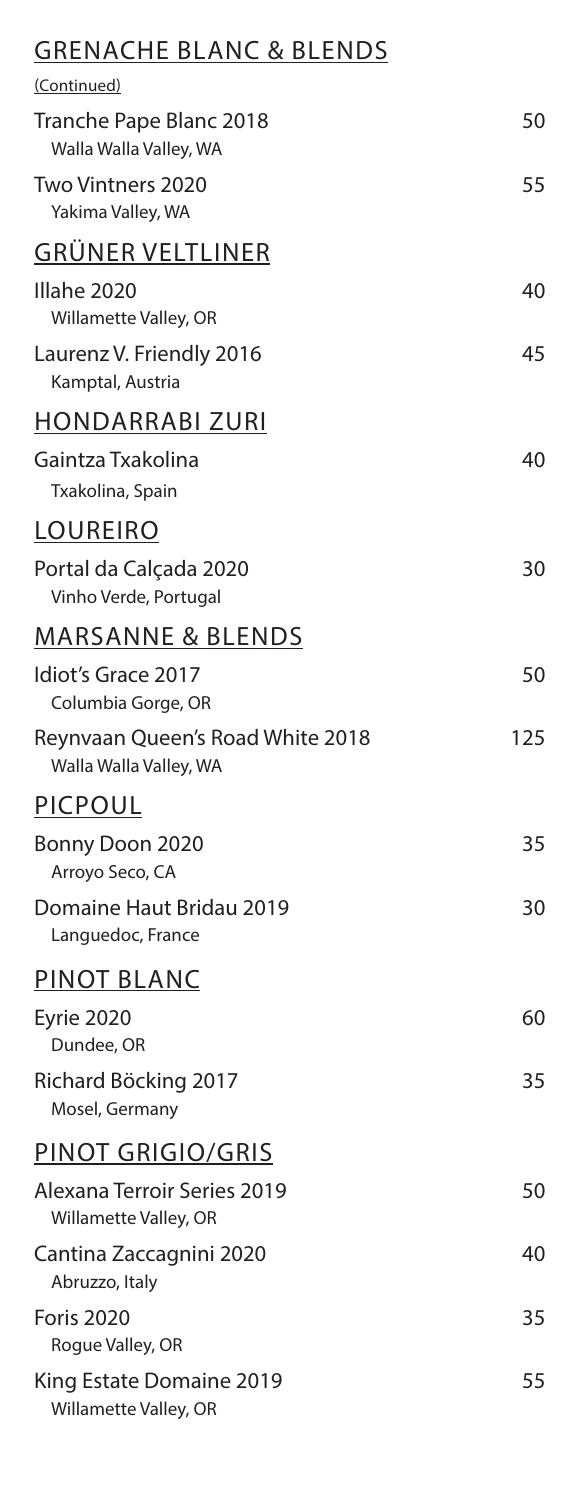| <b>RIESLING</b>                                                            |    |
|----------------------------------------------------------------------------|----|
| <b>Carl Graff Graacher Himmelreich</b><br>Spätlese 2019<br>Mosel, Germany  | 55 |
| Dineen Vineyards 2021<br>Yakima Valley, WA                                 | 40 |
| <b>ROUSSANNE</b>                                                           |    |
| Avennia La Perle 2019<br>Columbia Valley, WA                               | 60 |
| Mas des Bressades Cuvée Tradition 2020<br>Costières de Nîmes, France       | 30 |
| <b>SAUVIGNON BLANC</b>                                                     |    |
| Avennia Oliane 2019<br>Columbia Valley, WA                                 | 55 |
| <b>Blackbird Dissonance 2017</b><br>Napa Valley, CA                        | 45 |
| Domaine Blanchet Cuvée Silice<br>Pouilly Fumé 2019<br>Loire Valley, France | 65 |
| <b>Domaine Curot Sancerre 2020</b><br>Loire Valley, France                 | 70 |
| <b>EFESTE Feral 2019</b><br>Ancient Lakes, WA                              | 50 |
| Groom 2021<br>Adelaide Hills, Australia                                    | 50 |
| <b>Halleck Little Sister 2021</b><br>Russian River Valley, CA              | 85 |
| Jules Taylor 2020<br>Marlborough, New Zealand                              | 45 |
| Matanzas Creek 2019<br>Sonoma County, CA                                   | 35 |
| ♥ Merry Edwards 2019<br>Russian River Valley, CA                           | 70 |
| Paul Dolan 2021<br>Mendocino County, CA                                    | 40 |
| Sparkman Pearl 2021<br>Columbia Valley, WA                                 | 50 |
| Stag's Leap Wine Cellars Aveta 2019<br>Napa Valley, CA                     | 55 |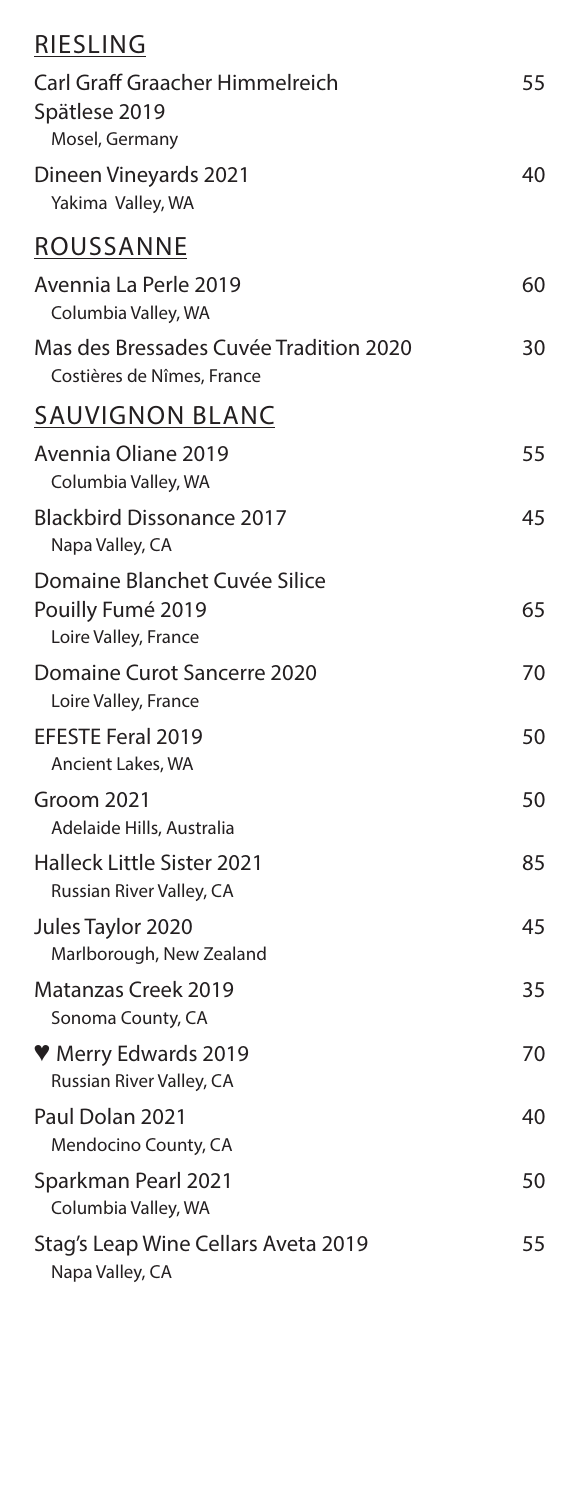## SEMILLON

| <u> ----------</u>                                       |     |
|----------------------------------------------------------|-----|
| Amavi Cellars 2019<br>Walla Walla Valley, WA             | 45  |
| <b>TORRONTES</b>                                         |     |
| Terrazas de los Andes Reserva 2017<br>Mendoza, Argentina | 40  |
| <b>VERMENTINO</b>                                        |     |
| Pala i Fiore 2020<br>Sardinia, Italy                     | 35  |
| Antinori Tenuta Guado al Tasso 2020<br>Tuscany, Italy    | 45  |
| <b>VIOGNIER</b>                                          |     |
| àMaurice Sparrow 2018<br>Walla Walla Valley, WA          | 60  |
| Darby Le Deuce 2018<br>Columbia Valley, WA               | 50  |
| Illahe 2021<br>Willamette Valley, OR                     | 45  |
| Reynvaan 2019<br>Walla Walla Valley, WA                  | 125 |
| <b>Rock Meadow Cellars 2020</b><br>Columbia Valley, WA   | 40  |
|                                                          |     |



| <b>Baer 2020</b><br>Royal Slope, WA                                        | 45 |
|----------------------------------------------------------------------------|----|
| Château Beaulieu Cuvée Alexandre 2019<br>Côteaux d'Aix en Provence, France | 60 |
| Château Bonnaud Sainte Victoire 2020<br>Côtes de Provence, France          | 55 |
| Devison Vintners East of the Sun 2020<br>Yakima Valley, WA                 | 50 |
| Illahe 2021<br>Willamette Valley, OR                                       | 40 |
| Kara Marie The Ra Ra Rosé 2021<br>Dry Creek Valley, CA                     | 60 |
| La Spinetta Il Rose de Casanova 2020<br>Tuscany, Italy                     | 45 |
| Long Shadows Julia's Dazzle 2021<br>Columbia Valley, WA                    | 45 |
| W.T. Vintners Rainmaker 2019<br>Columbia Gorge, WA                         | 55 |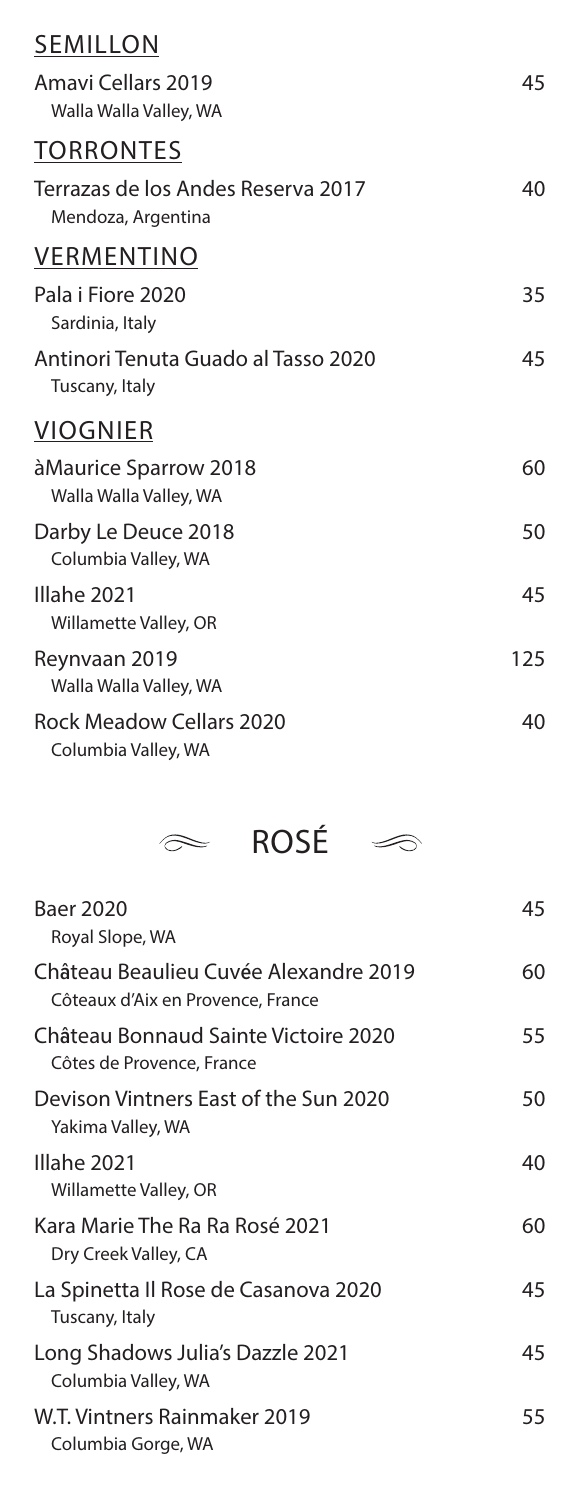

## $\approx$  RED WINE  $\approx$

| <b>BARBERA</b>                                                     |     |
|--------------------------------------------------------------------|-----|
| FontanaFredda Briccotondo 2019<br>Alba, Italy                      | 35  |
| La Spinetta Ca di Pian 2018<br>Asti, Italy                         | 55  |
| <b>CABERNET FRANC</b>                                              |     |
| Baer 2017<br>Columbia Valley, WA                                   | 50  |
| Gaja Ca' Marcanda Magari 2018<br>Tuscany, Italy                    | 165 |
| Spring Valley Uriah 2016<br>Walla Walla Valley, WA                 | 80  |
| Antinori Tenuta Guado al Tasso Il Bruchiato 2019<br>Tuscany, Italy | 50  |
| Tranche 2018<br>Walla Walla Valley, WA                             | 70  |
| <b>CABERNET SAUVIGNON</b><br>& BLENDS                              |     |
| à Maurice Pour Me Lot 20 N/V<br>Columbia Valley, WA                | 50  |
| Betz Père de Famille 2018<br>Columbia Valley, WA                   | 145 |
| <b>Bledsoe Family 2018</b><br>Walla Walla Valley, WA               | 115 |
| Château Magence 2008<br>Graves, France                             | 55  |
| Château Rauzan-Segla 2008<br>Margaux, France                       | 225 |
| Col Solare 2017<br>Red Mountain, WA                                | 120 |
| Corison 2017<br>St Helena, CA                                      | 210 |
| Corliss 2014<br>Columbia Valley, WA                                | 195 |
| Dineen Vineyards Heritage Red 2015<br>Yakima Valley, WA            | 65  |
| Domaines Delon Clos du Marquis 2008<br>Saint-Julien, France        | 155 |
| Doubleback 2018<br>Walla Walla Valley, WA                          | 165 |
| Dusted Valley V.R. Special 2015<br>Columbia Valley, WA             | 110 |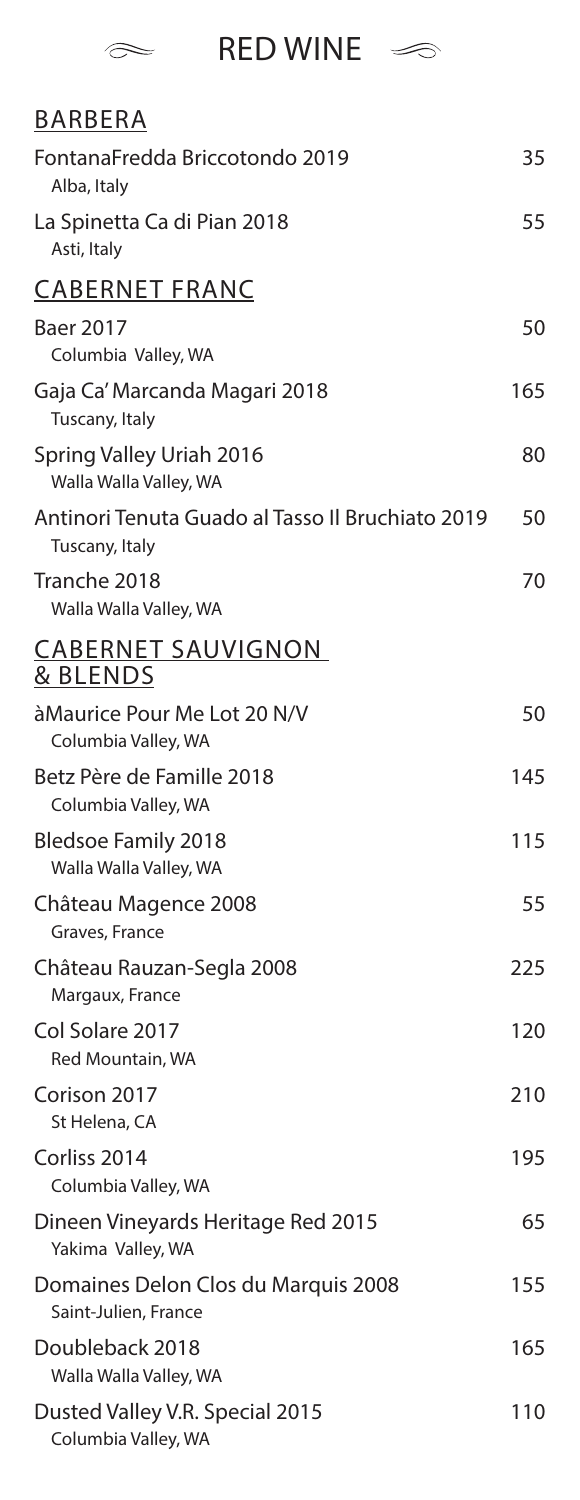| <b>CABERNET SAUVIGNON</b>                                   |     |
|-------------------------------------------------------------|-----|
| & BLENDS (Continued)                                        |     |
| <b>EFESTE Final Final 2018</b><br>Columbia Valley, WA       | 70  |
| <b>Fidelitas Quintessence 2018</b><br>Red Mountain, WA      | 110 |
| Figgins Estate Red 2018<br>Columbia Valley, WA              | 145 |
| Gorman Old Scratch 2019<br>Columbia Valley, WA              | 50  |
| <b>Gott 2015</b><br>Napa Valley, CA                         | 105 |
| Kerloo Red Willow 2019<br>Yakima Valley, WA                 | 95  |
| Klipson Estate 2016<br>Red Mountain, WA                     | 195 |
| Margaux de Brane 2015<br>Margaux, France                    | 95  |
| Quilceda Creek 2019<br>Columbia Valley, WA                  | 250 |
| <b>Revana Terroir Series 2017</b><br>Napa Valley, CA        | 175 |
| Sagemoor Stars in a Row 2014<br>Walla Walla Valley, WA      | 125 |
| Saviah 2018<br>Walla Walla Valley, WA                       | 45  |
| Sparkman Stella Mae 2014<br>Columbia Valley, WA             | 65  |
| Structure Heritage 2019<br>Columbia Valley, WA              | 55  |
| <b>Tricycle Cellars 2016</b><br>Walla Walla Valley, WA      | 50  |
| Valdemar Estates Entre Nosotros 2019<br>Columbia Valley, WA | 60  |
| <b>CARIGNAN BLEND</b>                                       |     |
| Can Blau 2019<br>Monsant, Spain                             | 35  |
| <b>CORVINA BLEND</b>                                        |     |
| Allegrini Amarone Classico 2016<br>Valpolicella, Italy      | 160 |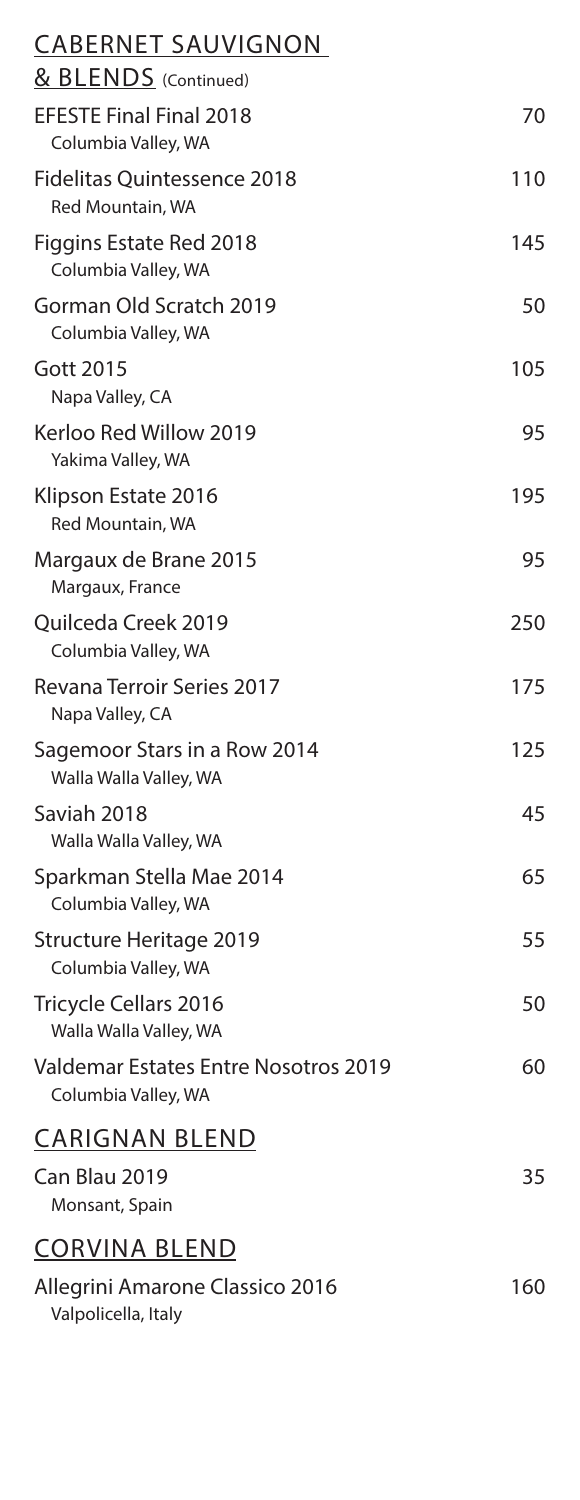| GAMAY                                                                                  |     |
|----------------------------------------------------------------------------------------|-----|
| Anne Amie Vineyards 2018<br>Willamette Valley, WA                                      | 50  |
| Château de la Chaize Brouilly 2017<br>Beaujolais, France                               | 55  |
| Love & Squalor 2019<br>Willamette Valley, OR                                           | 65  |
| <b>GRENACHE &amp; BLENDS</b>                                                           |     |
| Avennia Parapine 2018<br>Columbia Valley, WA                                           | 55  |
| Cayuse God Only Knows 2017<br>Walla Walla Valley, WA                                   | 180 |
| Clos du Caillou Cuvée Unique<br>Côtes du Rhône 2018<br>Rhône Valley, France            | 60  |
| Darby The Flipside 2015<br>Columbia Valley, WA                                         | 80  |
| Domaine de l'Espigouette<br>Vielles Vignes Côtes du Rhône 2018<br>Rhône Valley, France | 45  |
| Kevin White La Fraternité 2019<br>Yakima Valley, WA                                    | 60  |
| Latta 2016<br>Snipes Mountain, WA                                                      | 85  |
| Orr 2019<br>Columbia Valley, WA                                                        | 65  |
| Sonder 2020<br>Yakima Valley, WA                                                       | 45  |
| Simpatico Old Vine 2019<br>Yakima Valley, WA                                           | 55  |
| Sparkman Wonderland 2018<br>Columbia Valley, WA                                        | 50  |
| <b>LEMBERGER</b>                                                                       |     |
| Kiona Estate 2019<br>Red Mountain, WA                                                  | 40  |
| <u>MALBEC</u>                                                                          |     |
| Bartholomew Souljur On 2017<br>Columbia Valley, WA                                     | 45  |
| Cor Cellars Hogback Vineyard 2019<br>Columbia Valley, WA                               | 55  |
| Paul Mas Réserve 2019<br>Languedoc, France                                             | 40  |
| Susana Balbo Signature 2018<br>Uco Valley, Argentina                                   | 50  |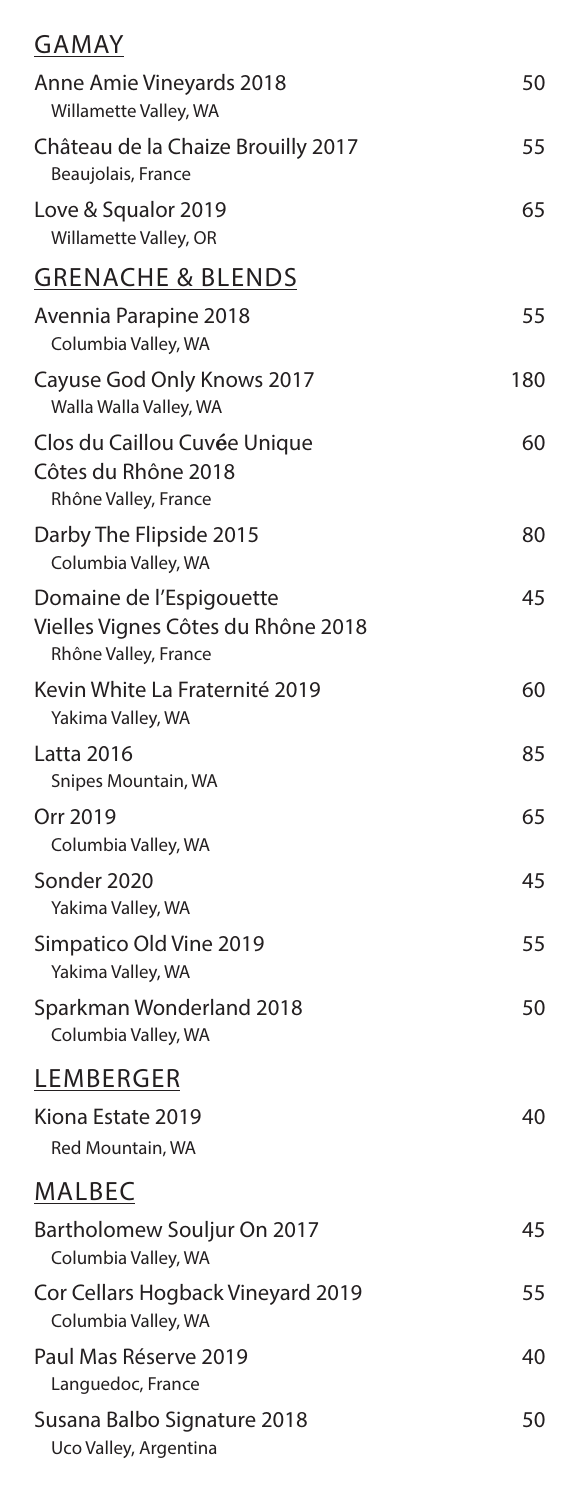## MERLOT & BLENDS

| Abeille de Fieuzal 2018<br>Pessac-Léognan, France                    | 75  |
|----------------------------------------------------------------------|-----|
| Avennia Valery 2017<br>Columbia Valley, WA                           | 95  |
| Baer Ursa 2016<br>Columbia Valley, WA                                | 80  |
| Betz Clos de Betz 2017<br>Columbia Valley, WA                        | 115 |
| <b>Blackbird Arise 2014</b><br>Napa Valley, CA                       | 45  |
| Château Canon Saint-Michel 2016<br>Canon-Fronsac, France             | 70  |
| Château Mangot Grand Cru 2015<br>St Emilion, France                  | 65  |
| DeLille Cellars D2 2019<br>Columbia Valley, WA                       | 75  |
| Dusted Valley BFM 2013<br>Columbia Valley, WA                        | 95  |
| Hightower 2017<br>Red Mountain, WA                                   | 50  |
| J Bell Cellars Simple<br>Pleasures of Life 2013<br>Yakima Valley, WA | 55  |
| L'Ecole 41 2018<br>Columbia Valley, WA                               | 45  |
| ♥ Leonetti 2019<br>Walla Walla Valley, WA                            | 170 |
| Mark Ryan Long Haul 2018<br>Columbia Valley, WA                      | 95  |
| Two Vintners 2018<br>Columbia Valley, WA                             | 65  |
| MOURVEDRE                                                            |     |
| W.T. Vintners Boushey 2016<br>Yakima Valley, WA                      | 75  |
| <b>NEBBIOLO</b>                                                      |     |
| Demarie Langhe 2020<br>Piedmont, Italy                               | 50  |
| Vietti Barolo Castiglione 2016<br>Piedmont, Italy                    | 105 |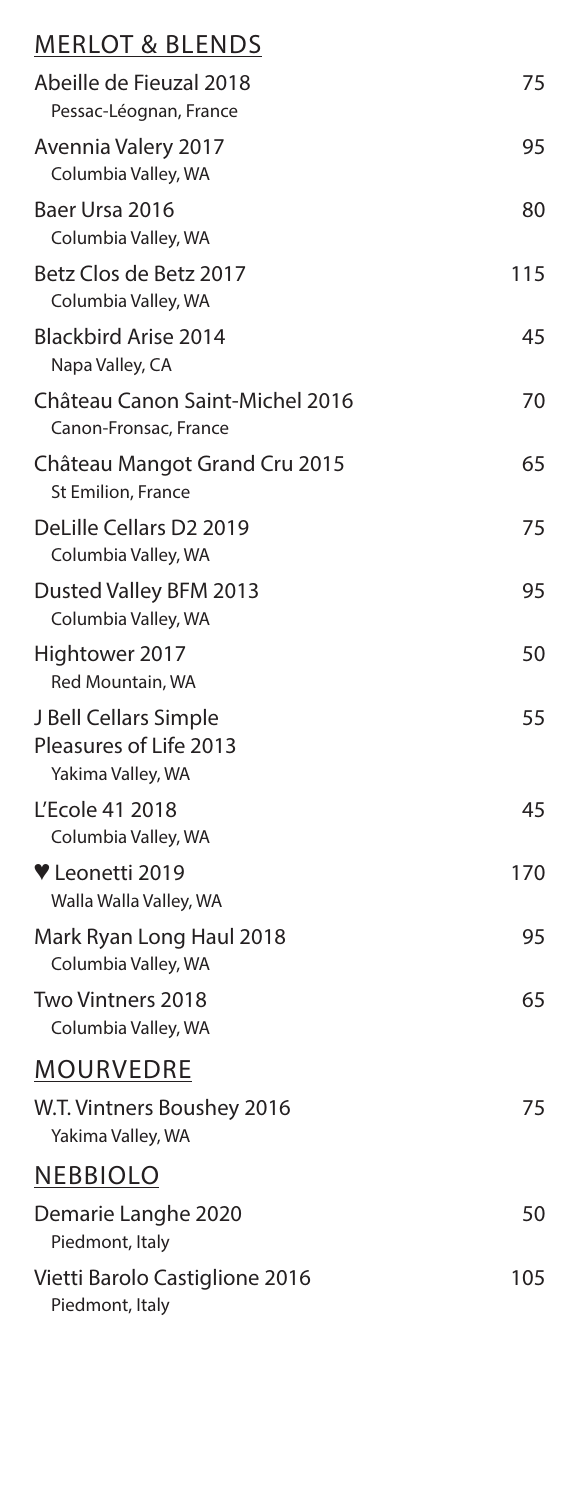| <b>PETIT VERDOT</b>                                                      |     |
|--------------------------------------------------------------------------|-----|
| <b>Freehand Cellars 2019</b><br>Yakima Valley, WA                        | 50  |
| Isenhower Jongleur 2018<br>Columbia Valley, WA                           | 65  |
| <b>PINOT NOIR</b>                                                        |     |
| <b>Brittan Vineyards Estate 2018</b><br>Willamette Valley, OR            | 70  |
| Domaine Drouhin Oregon 2019<br>Willamette Valley, OR                     | 75  |
| Domaine Dujac 2017<br>Morey-Saint-Denis, France                          | 185 |
| Hahn Estate Arroyo Seco 2018<br>Monterey County, CA                      | 45  |
| Halleck Hillside Cuvée 2018<br>Sonoma Coast, CA                          | 110 |
| <b>Hyland Coury Clone 2017</b><br>Monterey County, CA                    | 90  |
| Morlet Family Côteaux Nobles 2014<br>Sonoma Coast, CA                    | 125 |
| Parducci Small Lot 2020<br>Mendocino County, CA                          | 40  |
| Shea Cellars West Hill 2014<br>Willamette Valley, OR                     | 105 |
| <b>SUNU 2018</b><br>Willamette Valley, OR                                | 65  |
| William Selyem 2018<br>Sonoma Coast, CA                                  | 125 |
| William Selyem Westside Rd<br>Neighbors 2018<br>Russian River Valley, CA | 175 |
| <b>SANGIOVESE</b>                                                        |     |
| Covington Sangio 2018<br>Columbia Valley, WA                             | 55  |
| Fèlsina Berardenga Chianti Classico 2018<br>Tuscany, Italy               | 60  |
| Isole e Olena Chianti Classico 2018<br>Tuscany, Italy                    | 50  |